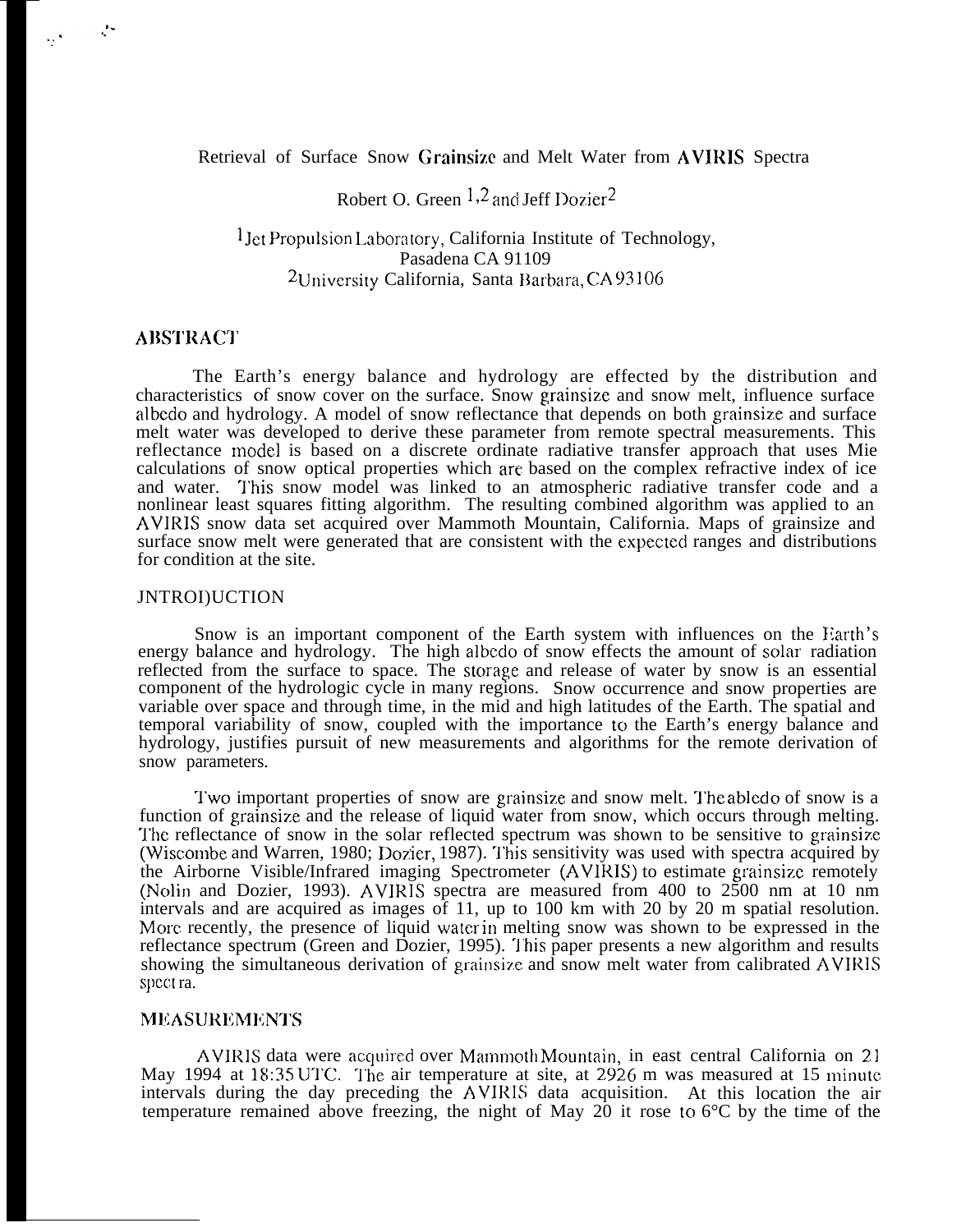overflight on May 21. These temperature conditions are consistent with snow melt water at the surface over portions of Mammoth Mountain when the AVIRIS data were acquired.



Figure 1. AVIRIS image of Mammoth Mountain, CA acquired on the 21 st of May 1994.

## **MODELS**

Å,

Snow reflectance is modeled as a function of grainsize and liquid water based on the inherent optical properties of ice and liquid water. The real and imaginary components of the complex refractive index for ice and water (Warren 1984, Kou et al. 1994) are shown in Figure 2 and  $\overline{3}$ .



Complex Refractive Index of Ice and Liquid Water

Figure 2. Real components of the complex refractive index of ice and liquid water.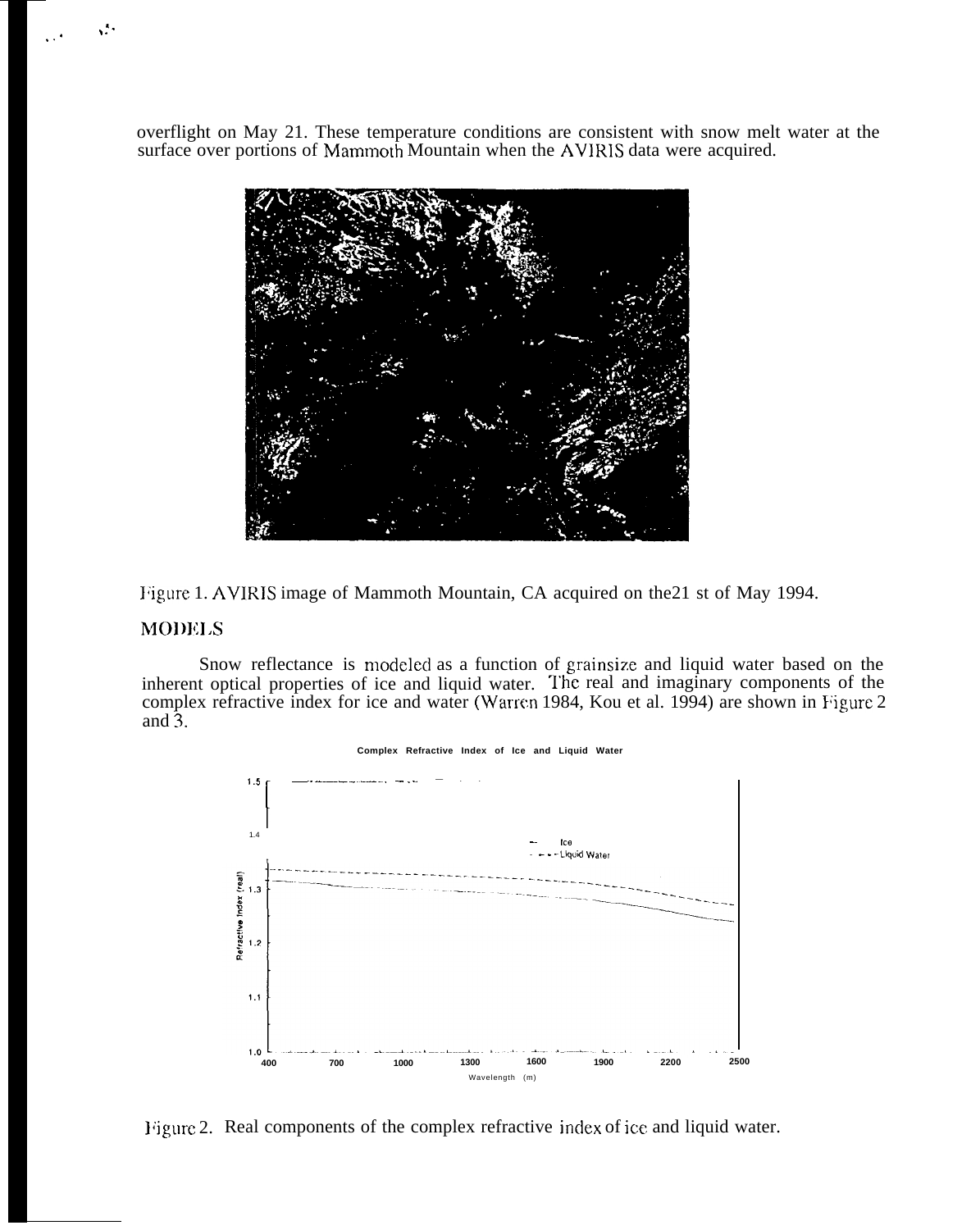Complex Refractive Index of Ice and Liquid Water



Figure 3. Imaginary components of the complex refractive index of ice and liquid water.

The refractive indices were used to model snow reflectance as a mixture of ice and liquid water spheres. This approach allows the use of Mie (Wiscombe, 1982) calculations for the single- scattering- albedo and scattering phase functions for different grainsizes and liquid water amounts. Figure 4 shows these parameters for 500  $\mu$ m grainsize snow with 0.0 and 25.0  $\cdot\%$ liquid water of total water by volume. The presence of the liquid water decreases and shifts the regions of spectral absorption towards shorter wavelengths.



Figure 4. The single-scattering-albedo and asymmetry parameter from Mie calculations for 500 pm grainsize snow with 0.0 and 25.0 % liquid water.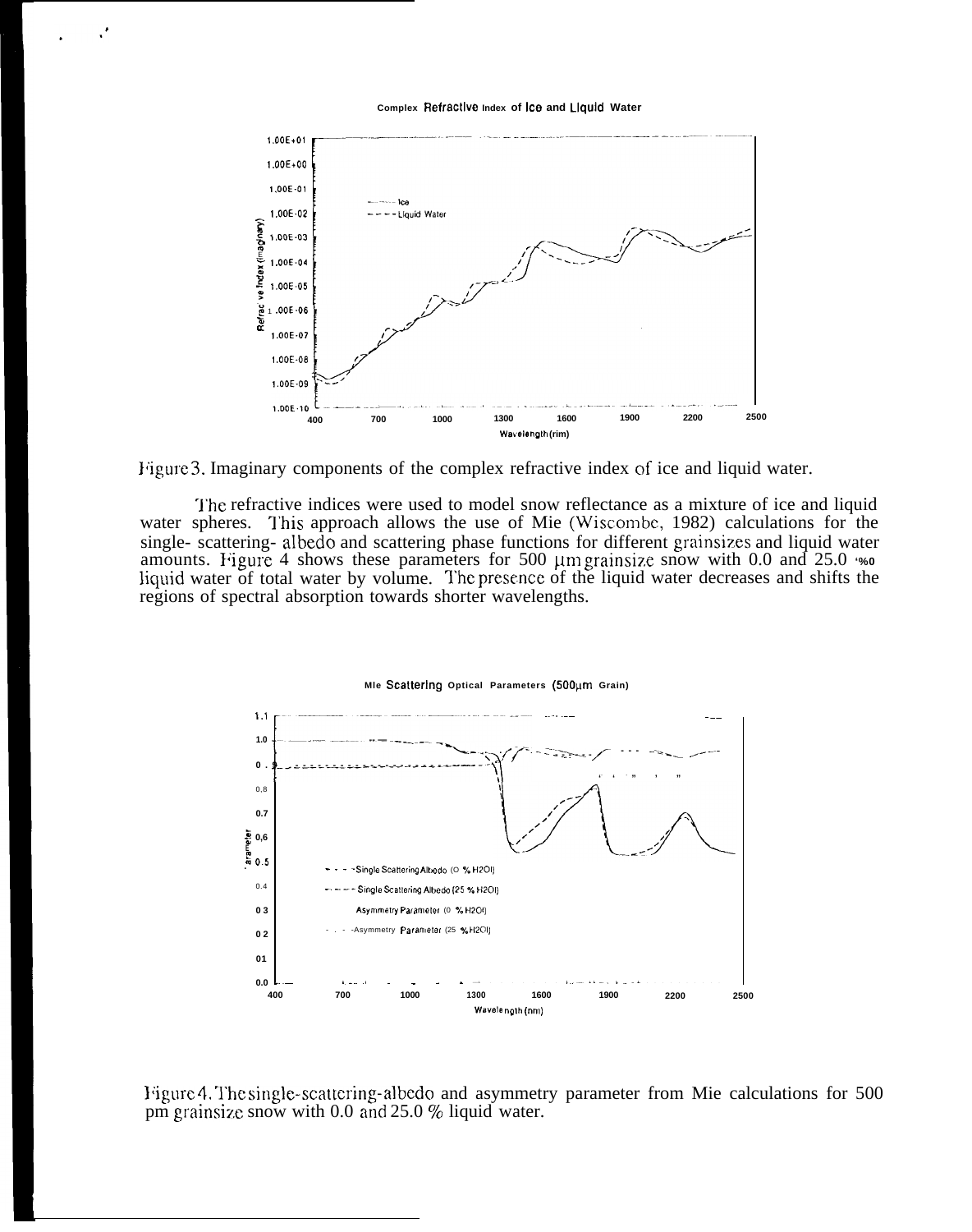These Mie parameters were used to constrain a discrete ordinate radiative transfer code, DISORT (Stampes, 1988), and model the directional-hemispherical reflectance of snow. A semi-infinite snow thickness was adopted. The solar illumination angle was 19.3°. The same as at the time of AVIRIS data acquisition. Modeled reflectance for 500 µm grainsize with 0.0 and 25.0 % liquid water is shown in Figure 5. The presence of liquid water modifies the regions of absorption in the modeled reflectance. This effect is strong] y apparent near the 1030 nm ice absorption where the reflectance of the snow is high.



Influence of Liquid Water on Snow Reflectance 500 µmGrainsize

Figure 5. Directional-hemispherical DISORT modeled snow reflectance for 500 um grainsize snow with 0.0 and 25.070 liquid water.

To derive the snow grainsize and liquid water of snow melt from AVIRIS data, the MODTRAN3 (Kneizys, 1988, Berk, 1989) radiative transfer code was linked to the snow reflectance model to allow compensation for the atmosphere (e.g., water vapor). The combined surface and atmosphere model was integrated with the simplex nonlinear least squares fitting algorithm (Press,  $1\overline{9}87$ ).

#### **ANALYSIS AND RESULTS**

The resulting combined snow parameter algorithm was applied to every spectrum in the AVIRIS Mammoth Mountain data set. A spectral range from 8500 to 1100 was used in the fit, based on the expressed dependence of the reflectance on grainsize and melt water in this region. A spectral fit result at low elevation and high elevation on the Mammoth Mountain are given in Figure 6 and 7 respectively. At low elevation a grainsize of 900 µm and melt water of 15.9 % is required. For the high elevation case, a grainsize of  $230 \mu m$  and melt water of 2.1 % s derived. Figures 8 and 9 show the grainsize and snow melt maps for the entire image. Over the full data set, the distribution of grainsize ranges from 1000 to 100 pm from the lower mountain to the summit. Melt water ranges from 16 to 2 % for homogeneous snow regions from the lower mountain to the summit. Snow melt water values are anomalously high in regions where vegetation occurs on the mountain. The expression of liquid water in the leaves of the vegetation, results in over estimates of the melt water in snow.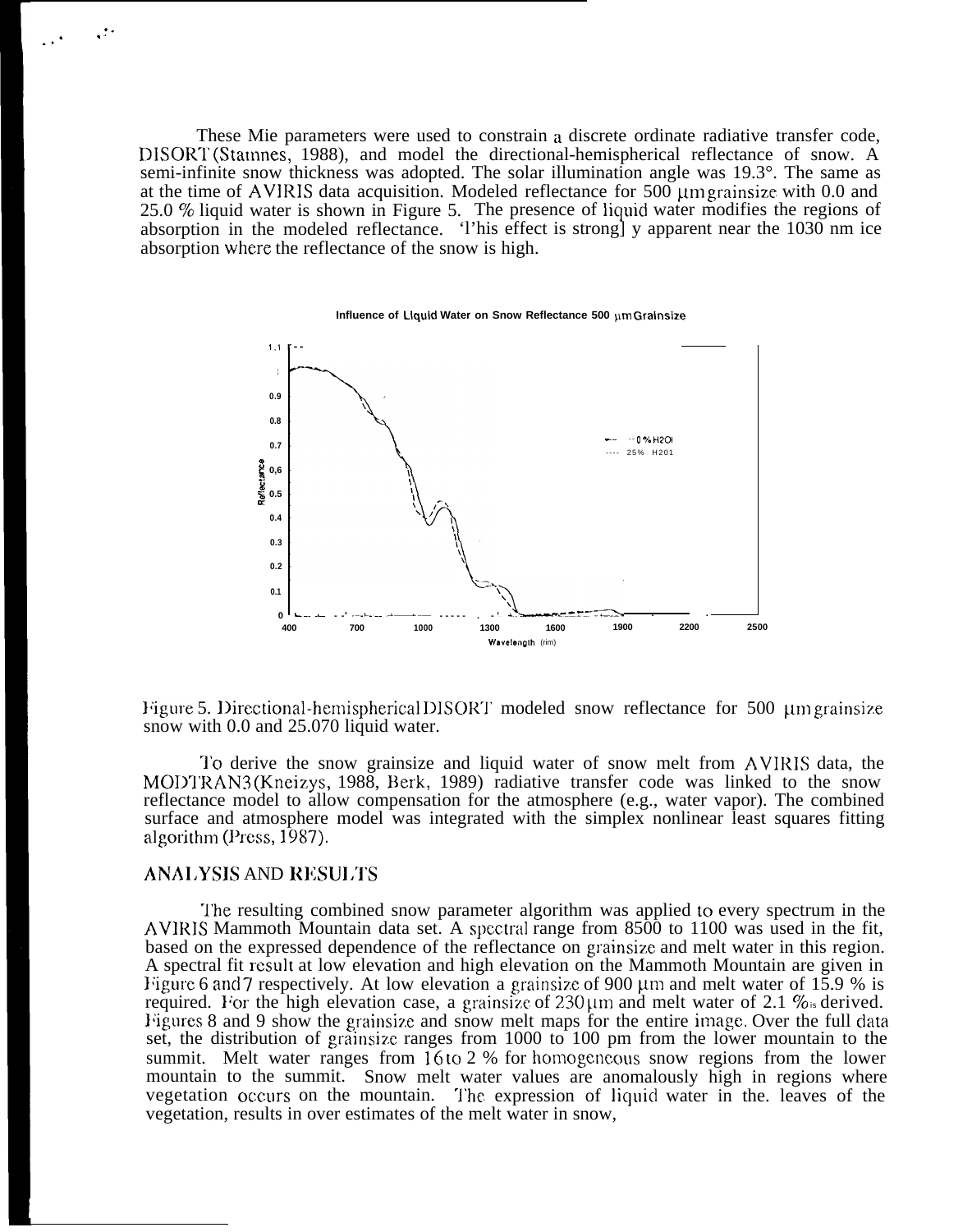

 $\mathbf{f}$ 

 $\ddot{\phantom{0}}$ 

Figure 6. Snow grainsize and melt water spectral fit. This result is from a homogeneous snow area low on the mountain. A large grainsize and high melt water content are required for the fit.



Figure 7. Spectral fit from high on Mammoth Mountain. A small grainsize and low melt water content are produced from the algorithm.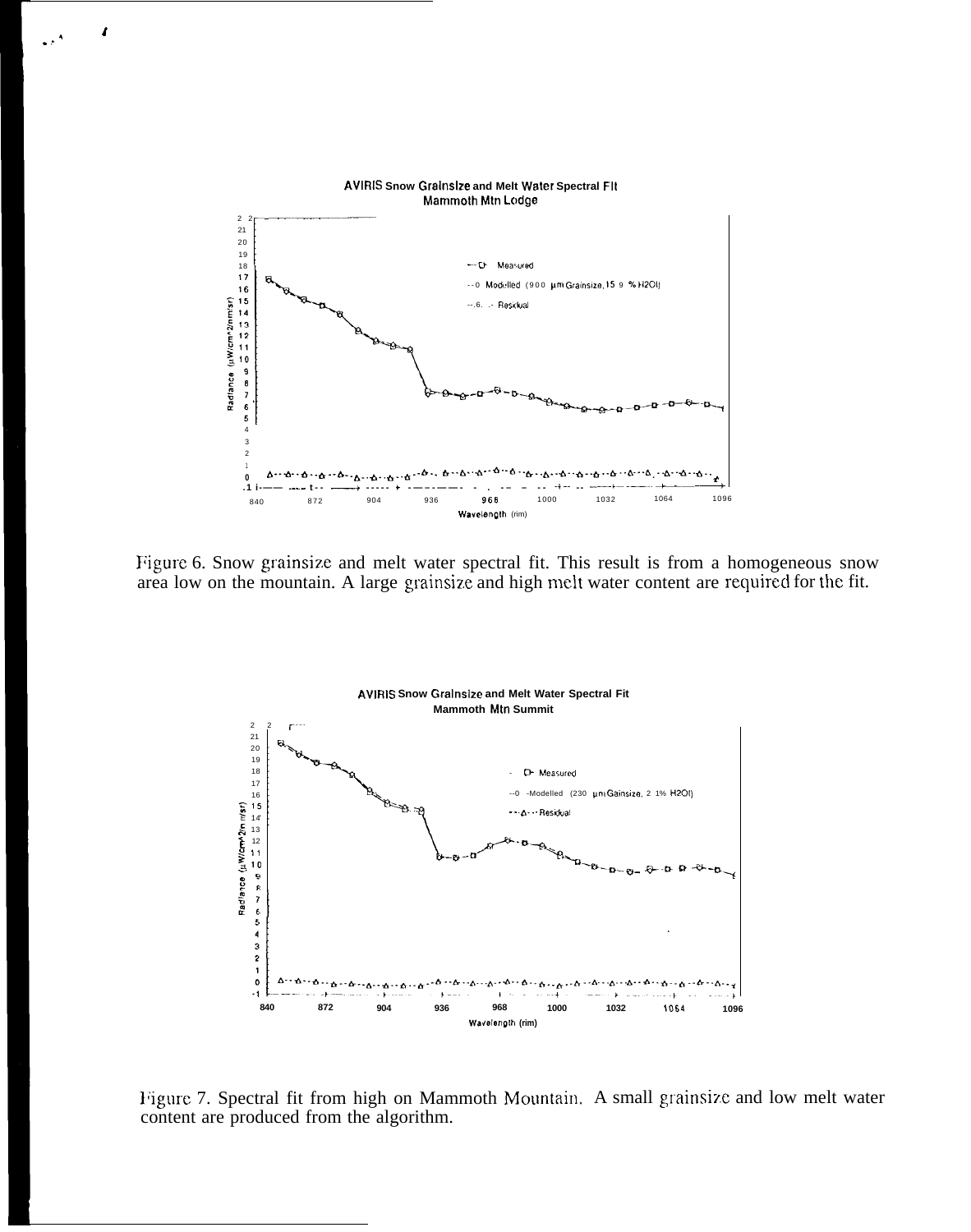

Figure 8. Image result of grainsize distribution for the AVIRIS Mammoth Mountain data set.



Figure 9. Snow surface melt water distribution from AVIRIS data set. Anomalously high melt water is derived in areas where vegetation and leaf water is present with snow.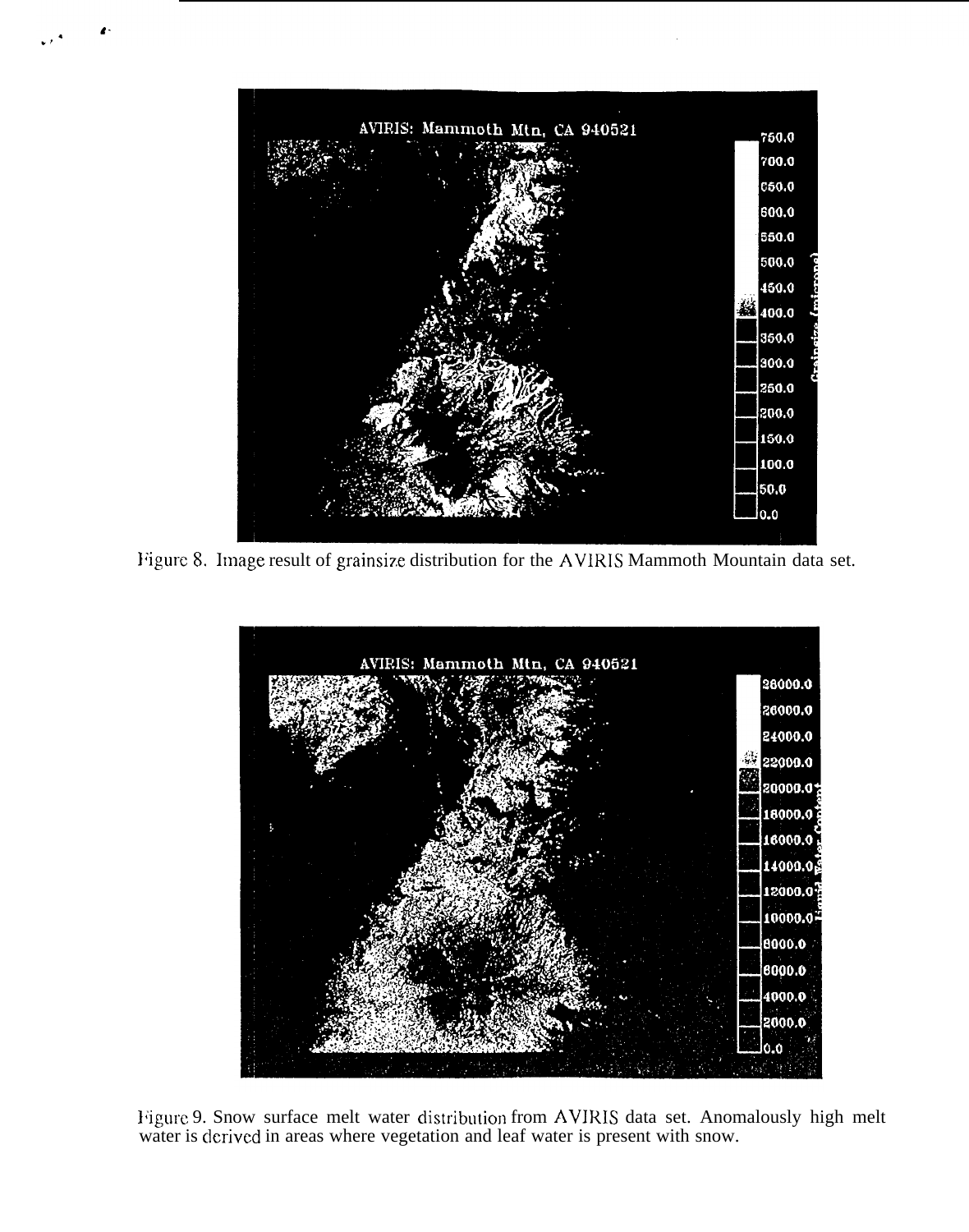## CONCI.USION

The optical properties of ice and water were used to develop a model of snow reflectance based on grainsize and surface melt water. 7'his model was linked with the MODTRAN3 atmospheric radiative transfer code and a nonlinear, least squares fitting algorithm. The resulting integrated snow grainsize and surface melt water algorithm was applied to an AVIRIS data set acquired over Mammoth Mountain, California. Derived grainsize and melt water distribution where consistent with the range of elevations and temperatures for the data set, Anomalous estimates of melt water where observed when vegetation leaf water was present with the snow. 'l'his methodology and algorithm demonstrate a basis for derivation of the snow parameters of grainsize and surface melting from remote measurements. Derivation of snow parameters remotely is essential to detect, measure and monitor snow in the Earth system through space and time.

#### **FUTURE WORK**

Results of snow grainsize and surface melt will be validated with available in situ measurements for these and other data sets. "I"he model will be augmented to account for and compensate for the presence of vegetation with the snow. An alternate approach to modeling liquid water in snow as liquid water coated spheres of ice will be developed and evaluated with respect to this model. Sensitivities to the hi-directional distribution function of snow and the dependence on grainsize and melt water will be investigated.

#### ACKNOW1.l!DGMENTS

The majority of this research was carried out at the Jet Propulsion Laboratory, California Institute of Technology, under contract with the National Aeronautics and Space Administration. A portion of the work was performed at the Institute for Computational Earth System Science, lJnivcrsity of California, Santa Barbara, CA.

#### **REFERENCES**

Dozier, J. (1989), "Spectral signature of alpine snow cover from the Landsat Thematic Mapper", *Remote Sens, Environ.* 28:9-22.

Green, R.O., Dozier, J. (1995), "Measurement of the spectral absorption of liquid water in melting snow with an imaging spectrometer", *Summaries of the Fifth Annual JPL Airborne Earth* Science *Workshop.*,  $\overline{9}5$ -*I*,  $\overline{V}ol$  1, 91-94.

Kneizys, F.X., Shettle, E.P., Abreu. 1.. W., et al. (1988), *"User's Guide* to LOWTRAN7", Rep. AFGL-TR-88-0177, Air Force Geophys. Lab., Bedford, MA,

Nolin, A. W., Dozier, J. (1993), "Estimating snow grain size using AVIRIS data", *Remote Sens. I:nviron. 44:231-238.*

Press, W.H., *Numerical Recipes: The Art of Scientific Computing, Cambridge* lJniversity Press, Cambridge, 1986.

Stamnes, K., Tsay, S., Wiscombe, W., and Jayaweera, K. (1988), "Numerically stable algorithm for discrete-ordinate-method radiative transfer in multiple scattering and emitting layered media", *Appl. Opt.* 27:2502-2509.

Warren, S.G. (1982), "Optical properties of snow", Rev, *Geophys. Space Phys.* 20:67-89.